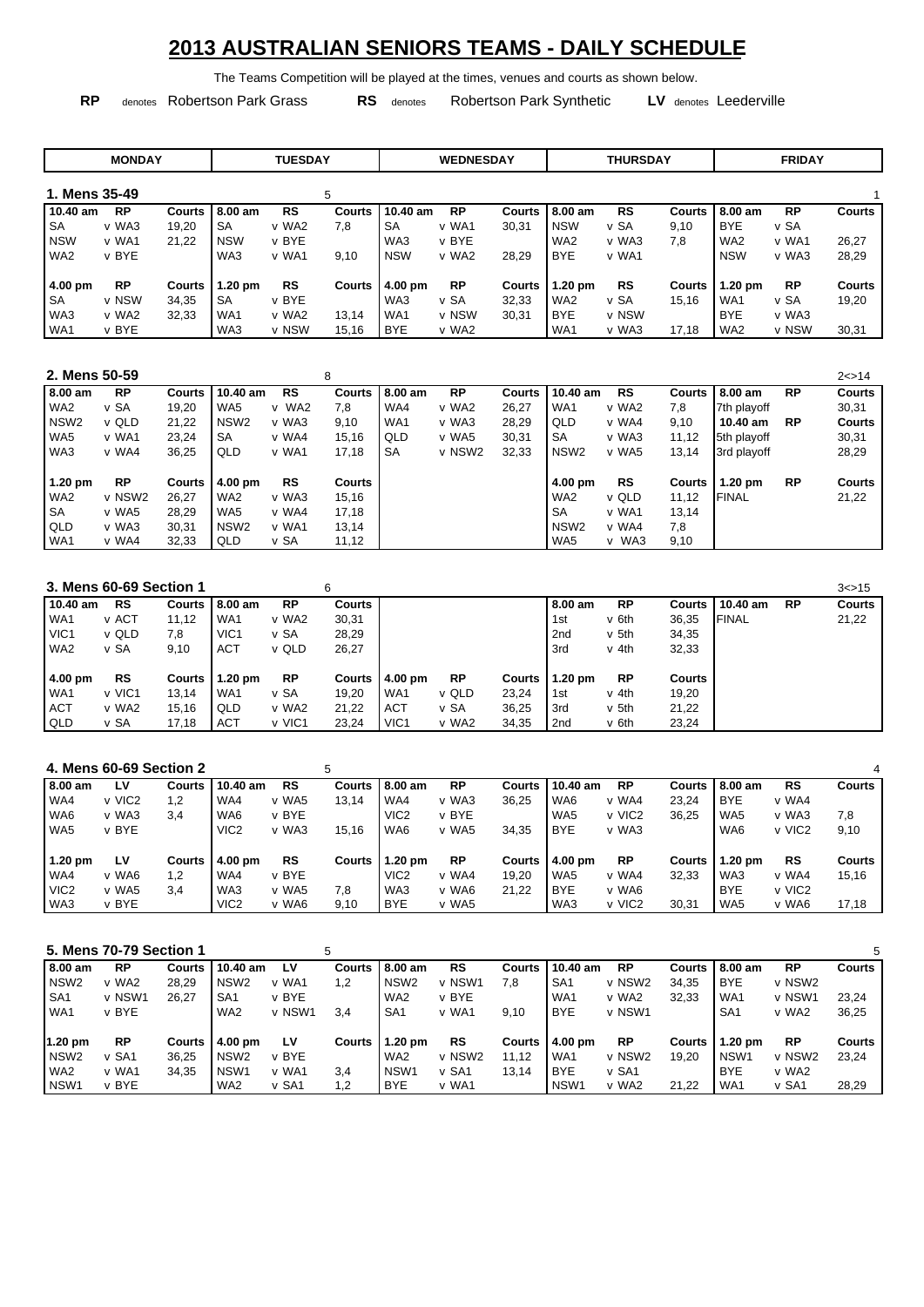|                 | <b>MONDAY</b>           |        |                 | <b>TUESDAY</b> |               |                 | <b>WEDNESDAY</b> |               |                 | <b>THURSDAY</b>   |               |                   | <b>FRIDAY</b>     |               |
|-----------------|-------------------------|--------|-----------------|----------------|---------------|-----------------|------------------|---------------|-----------------|-------------------|---------------|-------------------|-------------------|---------------|
|                 | 6. Mens 70-79 Section 2 |        |                 |                | 5             |                 |                  |               |                 |                   |               |                   |                   | 6             |
| 8.00 am         | <b>RS</b>               | Courts | $10.40$ am      | <b>RP</b>      | <b>Courts</b> | 10.40 am        | <b>RP</b>        | <b>Courts</b> | $10.40$ am      | <b>RP</b>         | <b>Courts</b> | 8.00 am           | <b>RS</b>         | <b>Courts</b> |
| WA3             | v WA5                   | 11,12  | WA3             | v WA4          | 34,35         | WA3             | v VIC            | 34,35         | SA <sub>2</sub> | v WA3             | 19,20         | <b>BYE</b>        | v WA3             |               |
| SA <sub>2</sub> | v VIC                   | 13.14  | SA <sub>2</sub> | v BYE          |               | WA5             | v BYE            |               | WA4             | v WA5             | 21.22         | WA4               | v VIC             | 15,16         |
| WA4             | v BYE                   |        | WA5             | v VIC          | 32,33         | SA <sub>2</sub> | v WA4            | 32,33         | <b>BYE</b>      | v VIC             |               | SA <sub>2</sub>   | v WA5             | 17,18         |
| $1.20$ pm       | <b>RS</b>               | Courts | 4.00 pm         | <b>RP</b>      | Courts        | 4.00 pm         | <b>RP</b>        | <b>Courts</b> | 4.00 pm         | <b>RP</b>         | <b>Courts</b> | $1.20 \text{ pm}$ | <b>RS</b>         | <b>Courts</b> |
| WA3             | v SA2                   | 7,8    | WA3             | v BYE          |               | WA5             | v WA3            | 19,20         | WA4             | v WA3             | 26.27         | <b>VIC</b>        | v WA3             | 11,12         |
| WA5             | v WA4                   | 9,10   | <b>VIC</b>      | v WA4          | 36,25         | <b>VIC</b>      | v SA2            | 21.22         | <b>BYE</b>      | v SA <sub>2</sub> |               | <b>BYE</b>        | v WA5             |               |
| <b>VIC</b>      | v BYE                   |        | WA5             | v SA2          | 34,35         | <b>BYE</b>      | v WA4            |               | VIC.            | v WA5             | 28,29         | WA4               | v SA <sub>2</sub> | 13,14         |

| 7. Womens 35-49 Section 1 |       |           |        |                   |       | 6      |                   |           |        |                   |       |        |              |           | 7 < 16        |
|---------------------------|-------|-----------|--------|-------------------|-------|--------|-------------------|-----------|--------|-------------------|-------|--------|--------------|-----------|---------------|
| $10.40$ am                |       | <b>RP</b> |        | Courts 18.00 am   | RS    | Courts |                   |           |        | 8.00 am           | RS    | Courts | 10.40 am     | <b>RP</b> | <b>Courts</b> |
| NSW1                      |       | v QLD     | 23,24  | NSW <sub>1</sub>  | v WA3 | 11,12  |                   |           |        | 1st               | v 6th | 17,18  | <b>FINAL</b> |           | 19,20         |
| <b>VIC</b>                |       | v WA1     | 36,25  | <b>VIC</b>        | v WA2 | 13,14  |                   |           |        | 2nd               | v 5th | 11,12  |              |           |               |
| WA3                       |       | v WA2     | 34,35  | QLD               | v WA1 | 17,18  |                   |           |        | 3rd               | v 4th | 13,14  |              |           |               |
| 4.00 pm                   |       | <b>RP</b> | Courts | $1.20 \text{ pm}$ | RS    | Courts | $1.20 \text{ pm}$ | <b>RP</b> | Courts | $1.20 \text{ pm}$ | RS    | Courts |              |           |               |
| NSW1                      | v VIC |           | 30,31  | NSW <sub>1</sub>  | v WA2 | 9,10   | NSW <sub>1</sub>  | v WA1     | 36,25  | 1st               | v 4th | 7,8    |              |           |               |
| <b>QLD</b>                |       | v WA3     | 28.29  | WA1               | v WA3 | 7.8    | QLD               | v WA2     | 34,35  | 3rd               | v 5th | 9,10   |              |           |               |
| WA1                       |       | v WA2     | 26,27  | QLD               | v VIC | 11,12  | <b>VIC</b>        | v WA3     | 32,33  | 2nd               | v 6th | 11,12  |              |           |               |

|                  |           | 8. Womens 35-49 Section 2 |                  |           | 5      |                  |        |        |                   |           |        |            |        |               |
|------------------|-----------|---------------------------|------------------|-----------|--------|------------------|--------|--------|-------------------|-----------|--------|------------|--------|---------------|
| 10.40 am         | <b>RP</b> | Courts                    | 8.00 am          | <b>RP</b> | Courts | 10.40 am         | RS     | Courts | 8.00 am           | <b>RP</b> | Courts | 8.00 am    | RS     | <b>Courts</b> |
| WA4              | v WA6     | 32.33                     | WA4              | v WA5     | 19.20  | WA4              | v NSW2 | 7.8    | <b>SA</b>         | v WA4     | 32,33  | <b>BYE</b> | v WA4  |               |
| SA               | v NSW2    | 30.31                     | <b>SA</b>        | v BYE     |        | WA6              | v BYE  |        | WA <sub>5</sub>   | v WA6     | 30.31  | WA5        | v NSW2 | 11.12         |
| WA5              | v BYE     |                           | WA6              | v NSW2    | 21.22  | <b>SA</b>        | v WA5  | 9,10   | <b>BYE</b>        | v NSW2    |        | <b>SA</b>  | v WA6  | 13,14         |
| 4.00 pm          | <b>RP</b> | Courts                    | $1.20$ pm        | <b>RP</b> | Courts | 4.00 pm          | RS     | Courts | $1.20 \text{ pm}$ | <b>RP</b> | Courts | $1.20$ pm  | RS     | <b>Courts</b> |
| WA4              | v SA      | 23.24                     | WA4              | v BYE     |        | WA6              | v WA4  | 15.16  | WA5               | v WA4     | 26,27  | NSW2       | v WA4  | 7,8           |
| WA6              | v WA5     | 36.25                     | NSW <sub>2</sub> | v WA5     | 36.25  | NSW <sub>2</sub> | v SA   | 17.18  | <b>BYE</b>        | v SA      |        | <b>BYE</b> | v WA6  |               |
| NSW <sub>2</sub> | v BYE     |                           | WA6              | v SA      | 34,35  | <b>BYE</b>       | v WA5  |        | NSW <sub>2</sub>  | v WA6     | 28,29  | WA5        | v SA   | 9,10          |

| 9. Womens 50-59 Section 1 |           |        |                   |           | 5        |                  |           |        |                  |           |        |                   |           | 9             |
|---------------------------|-----------|--------|-------------------|-----------|----------|------------------|-----------|--------|------------------|-----------|--------|-------------------|-----------|---------------|
| 10.40 am                  | <b>RP</b> | Courts | 8.00 am           | <b>RP</b> | Courts l | 10.40 am         | <b>RS</b> | Courts | 8.00 am          | <b>RP</b> |        | Courts 18.00 am   | <b>RP</b> | <b>Courts</b> |
| <b>NSW</b>                | v WA1     | 28,29  | <b>NSW</b>        | v WA2     | 23,24    | <b>NSW</b>       | v ACT1    | 15.16  | <b>NZL</b>       | v NSW     | 28,29  | <b>BYE</b>        | v NSW     |               |
| NZL                       | v ACT1    | 26.27  | NZL               | v BYE     |          | WA1              | v BYE     |        | WA <sub>2</sub>  | v WA1     | 26,27  | WA2               | v ACT1    | 34,35         |
| WA <sub>2</sub>           | v BYE     |        | WA1               | v ACT1    | 36.25    | <b>NZL</b>       | v WA2     | 17.18  | <b>BYE</b>       | v ACT1    |        | NZL               | v WA1     | 32,33         |
| 4.00 pm                   | <b>RP</b> | Courts | $1.20 \text{ pm}$ | <b>RP</b> | Courts I | 4.00 pm          | <b>RS</b> | Courts | $1.20$ pm        | <b>RP</b> | Courts | $1.20 \text{ pm}$ | <b>RP</b> | <b>Courts</b> |
| <b>NSW</b>                | v NZL     | 19.20  | <b>NSW</b>        | v BYE     |          | WA1              | v NSW     | 11.12  | WA <sub>2</sub>  | v NSW     | 32,33  | ACT <sub>1</sub>  | v NSW     | 36,35         |
| WA <sub>1</sub>           | v WA2     | 21.22  | ACT <sub>1</sub>  | v WA2     | 30.31    | ACT <sub>1</sub> | v NZL     | 13.14  | <b>BYE</b>       | v NZL     |        | <b>BYE</b>        | v WA1     |               |
| ACT <sub>1</sub>          | v BYE     |        | WA1               | v NZL     | 32,33    | <b>BYE</b>       | v WA2     |        | ACT <sub>1</sub> | v WA1     | 30.31  | WA <sub>2</sub>   | v NZL     | 32,33         |

| 10. Womens 50-59 Section 2 |                    |        |                  |                    | 5      |                   |                    |        |                   |                    |        |                  |                    | 10            |
|----------------------------|--------------------|--------|------------------|--------------------|--------|-------------------|--------------------|--------|-------------------|--------------------|--------|------------------|--------------------|---------------|
| 10.40 am                   | Lν                 | Courts | 8.00 am          | <b>RP</b>          | Courts | 10.40 am          | <b>RS</b>          |        | Courts 18.00 am   | <b>RP</b>          | Courts | 8.00 am          | LV                 | <b>Courts</b> |
| ACT <sub>3</sub>           | v WA5              | 1.2    | ACT <sub>3</sub> | v WA3              | 34,35  | ACT <sub>3</sub>  | v ACT <sub>2</sub> | 13.14  | WA4               | v ACT3             | 19.20  | <b>BYE</b>       | v ACT3             |               |
| WA4                        | v ACT <sub>2</sub> | 3.4    | WA4              | v BYE              |        | WA <sub>5</sub>   | v BYE              |        | WA3               | v WA5              | 21.22  | WA3              | v ACT <sub>2</sub> | 1,2           |
| WA3                        | v BYE              |        | WA5              | v ACT <sub>2</sub> | 32,33  | WA4               | v WA3              | 11.12  | <b>BYE</b>        | v ACT <sub>2</sub> |        | WA4              | v WA5              | 3,4           |
| 4.00 pm                    | <b>LV</b>          | Courts | $1.20$ pm        | <b>RP</b>          | Courts | $4.00 \text{ pm}$ | <b>RS</b>          | Courts | $1.20 \text{ pm}$ | <b>RP</b>          | Courts | $1.20$ pm        | LV                 | <b>Courts</b> |
| ACT <sub>3</sub>           | v WA4              | 1.2    | ACT <sub>3</sub> | v BYE              |        | WA5               | v ACT3             | 7.8    | WA3               | v ACT3             | 36,25  | ACT <sub>2</sub> | v ACT3             | 1,2           |
| WA5                        | v WA3              | 3.4    | ACT <sub>2</sub> | v WA3              | 28.29  | ACT <sub>2</sub>  | v WA4              | 9,10   | <b>BYE</b>        | v WA4              |        | <b>BYE</b>       | v WA5              |               |
| ACT <sub>2</sub>           | v BYE              |        | WA5              | v WA4              | 26.27  | <b>BYE</b>        | v WA3              |        | ACT <sub>2</sub>  | v WA5              | 34,35  | WA3              | v WA4              | 3,4           |

|                  |           | 11. Womens 60-69 Section 1 |                   |           | 6      |                  |           |       |                   |       |               |              |           | 11 < > 17     |
|------------------|-----------|----------------------------|-------------------|-----------|--------|------------------|-----------|-------|-------------------|-------|---------------|--------------|-----------|---------------|
| 10.40 am         | <b>RS</b> | Courts                     | 18.00 am          | LV        | Courts | 10.40 am         | <b>RP</b> |       | Courts 18.00 am   | LV    | Courts        | 10.40 am     | <b>RP</b> | <b>Courts</b> |
| WA1              | v NSW     | 13,14                      | WA1               | v WA2     | 1,2    | WA1              | v NZL     | 19,20 | 1st               | v 6th | 1,2           | <b>FINAL</b> |           | 23,24         |
| VIC <sub>1</sub> | v NZL     | 15.16                      | VIC <sub>1</sub>  | v WA3     | 3,4    | <b>NSW</b>       | v WA3     | 21.22 | 2 <sub>nd</sub>   | v 5th | 3,4           |              |           |               |
| WA2              | v WA3     | 17,18                      | <b>NSW</b>        | v NZL     | 5,6    | VIC <sub>1</sub> | v WA2     | 23,24 | 3rd               | v 4th | 5,6           |              |           |               |
| 4.00 pm          | <b>RS</b> | Courts                     | $1.20 \text{ pm}$ | <b>LV</b> | Courts |                  |           |       | $1.20 \text{ pm}$ | LV    | <b>Courts</b> |              |           |               |
| WA1              | v VIC1    | 7,8                        | WA1               | v WA3     | 1,2    |                  |           |       | 1st               | v 4th | 5,6           |              |           |               |
| <b>NSW</b>       | v WA2     | 9.10                       | <b>NZL</b>        | v WA2     | 3,4    |                  |           |       | 3rd               | v 5th | 3,4           |              |           |               |
| NZL              | v WA3     | 11,12                      | <b>NSW</b>        | v VIC1    | 5,6    |                  |           |       | 2 <sub>nd</sub>   | v 6th | 1,2           |              |           |               |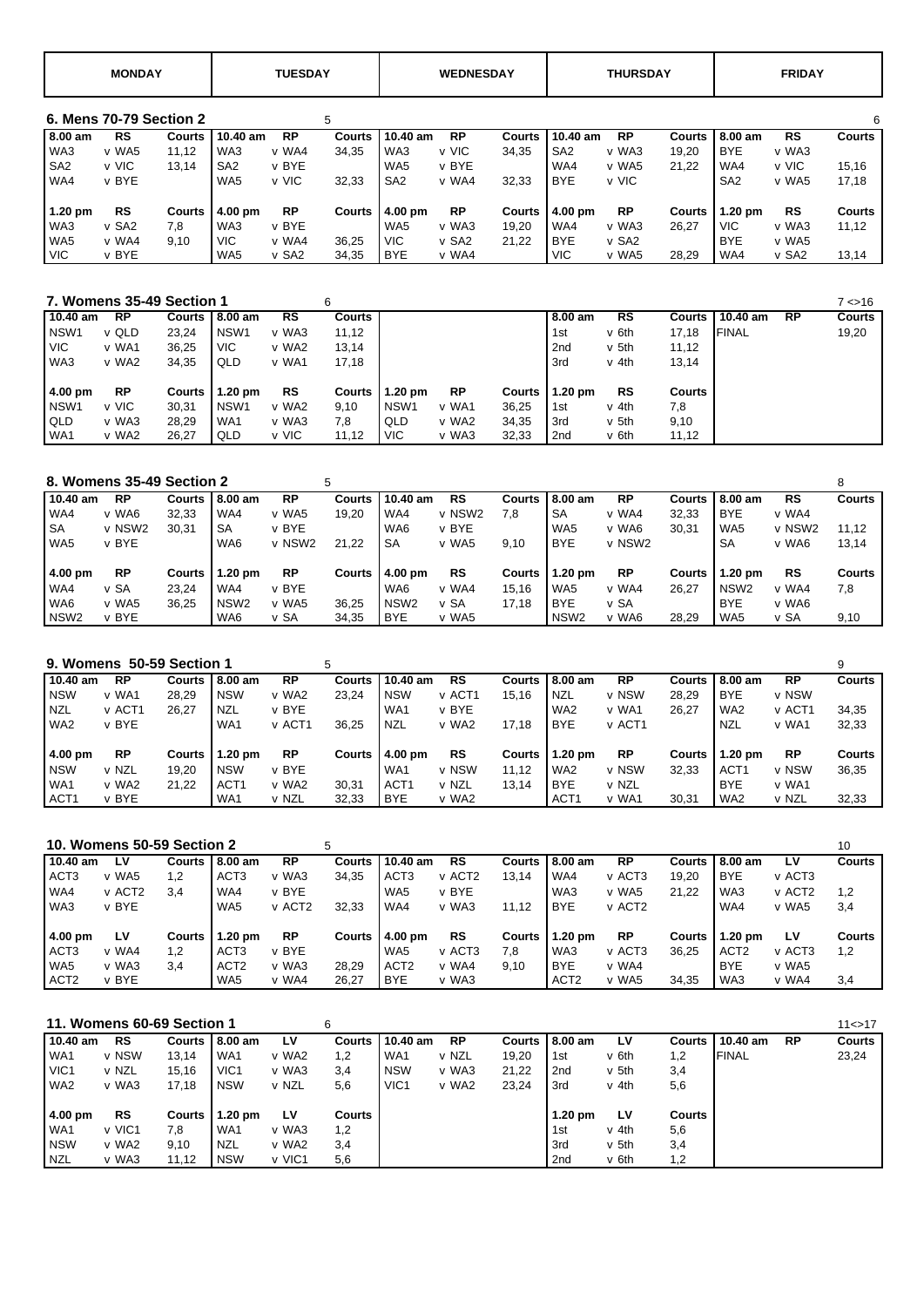| <b>MOND</b> |  | $\bullet$<br>WF<br>וואר<br>мне | $- - - - - -$ |  |
|-------------|--|--------------------------------|---------------|--|
|-------------|--|--------------------------------|---------------|--|

**12. Womens 60-69 Section 2** 6<br> **12<>18**<br> **12<>18 10.40 am** RP **Courts | 10.40 am** RP **Courts | 8.00 am RS Courts | 10.40 am RP Courts | 10.40 am RP Courts 8.00 am RP Courts 10.40 am RP Courts 8.00 am RS Courts 10.40 am RP Courts 10.40 am RP Courts 10.40 am RP Courts**<br>VIC2 v WA4 34,35 VIC2 v WA6 19,20 VIC2 v SA 11,12 1st v 6th 26,27 FINAL 36,25 VIC2 v WA4 34,35 VIC2 v WA6 19,20 VIC2 v SA 11,12 1st v 6th 26,27 FINAL 36,25 WA7 v SA 32,33 WA7 v WA5 21,22 WA4 v WA5 13,14 2nd v 5th 28,29 WA6 v WA5 30,31 | WA4 v SA 23,24 | WA7 v WA6 17,18 | 3rd v 4th 30,31  **1.20 pm RP Courts 4.00 pm RP Courts 4.00 pm RP Courts** VIC2 v WA7 19,20 VIC2 v WA5 32,33 1 1st v 4th 23,24 WA4 v WA6 21,22 SA v WA6 30,31 3 3rd v 5th 36,25 SA v WA5 23,24 WA4 v WA7 28,29 20 2nd v 6th 34,35

|                   | 13. Womens 70-74 |        |                    |           |        |                   |           |               |                   |        |  |        |                   |                    | 13 < > 19     |
|-------------------|------------------|--------|--------------------|-----------|--------|-------------------|-----------|---------------|-------------------|--------|--|--------|-------------------|--------------------|---------------|
| 8.00 am           | <b>RS</b>        | Courts | 10.40 am           | <b>RP</b> | Courts | 8.00 am           | <b>RP</b> | Courts        | 10.40 am          | LV     |  | Courts | 8.00 am           | <b>RP</b>          | <b>Courts</b> |
| <b>SA</b>         | v NSW            | 7.8    | WA3                | v SA      | 30,31  | <b>BYE</b>        | v SA      |               | <b>SA</b>         | v WA2  |  | 1,2    | lloser A          | v loser B          | 19,20         |
| VIC <sub>2</sub>  | v WA2            | 9.10   | VIC <sub>2</sub>   | v VIC1    | 28.29  | WA <sub>1</sub>   | v VIC1    | 19.20         | <b>NSW</b>        | v WA1  |  | 3,4    | 5th               | v 7th              | 21,22         |
| WA3               | v WA1            | 17.18  | <b>NSW</b>         | v BYE     |        | WA <sub>2</sub>   | v WA3     | 23.24         | VIC <sub>2</sub>  | v BYE  |  |        |                   |                    |               |
| VIC <sub>1</sub>  | v BYE            |        | WA <sub>2</sub>    | v WA1     | 26,27  | <b>NSW</b>        | v VIC2    | 21,22         | WA3               | v VIC1 |  | 5,6    |                   |                    |               |
|                   |                  |        |                    |           |        |                   |           |               |                   |        |  |        |                   |                    |               |
| $1.20 \text{ pm}$ | <b>RS</b>        | Courts | $14.00 \text{ pm}$ | <b>RP</b> | Courts | $1.20 \text{ pm}$ | <b>RP</b> | <b>Courts</b> | $4.00 \text{ pm}$ | LV     |  | Courts | $1.20 \text{ pm}$ | <b>RP</b>          | <b>Courts</b> |
| <b>SA</b>         | v VIC2           | 11.12  | SA                 | v VIC1    | 19.20  | WA <sub>1</sub>   | v SA      | 30.31         | 1st               | v 4th  |  | A 1.2  | <b>FINAL</b>      |                    |               |
| <b>NSW</b>        | v WA3            | 13.14  | WA3                | v BYE     |        | WA <sub>2</sub>   | v BYE     |               | 2nd               | v 3rd  |  | B 3.4  | winner A          | v winner $B$ 34.35 |               |
| WA <sub>2</sub>   | v VIC1           | 17.18  | VIC <sub>2</sub>   | v WA1     | 21.22  | <b>NSW</b>        | v VIC1    | 28.29         | 6th               | v 7th  |  | 5,6    | <b>I</b> 5th      | v 6th              | 26,27         |
| WA <sub>1</sub>   | v BYE            |        | WA2                | v NSW     | 23.24  | VIC <sub>2</sub>  | v WA3     | 26,27         |                   |        |  |        |                   |                    |               |

**Template 3/4**